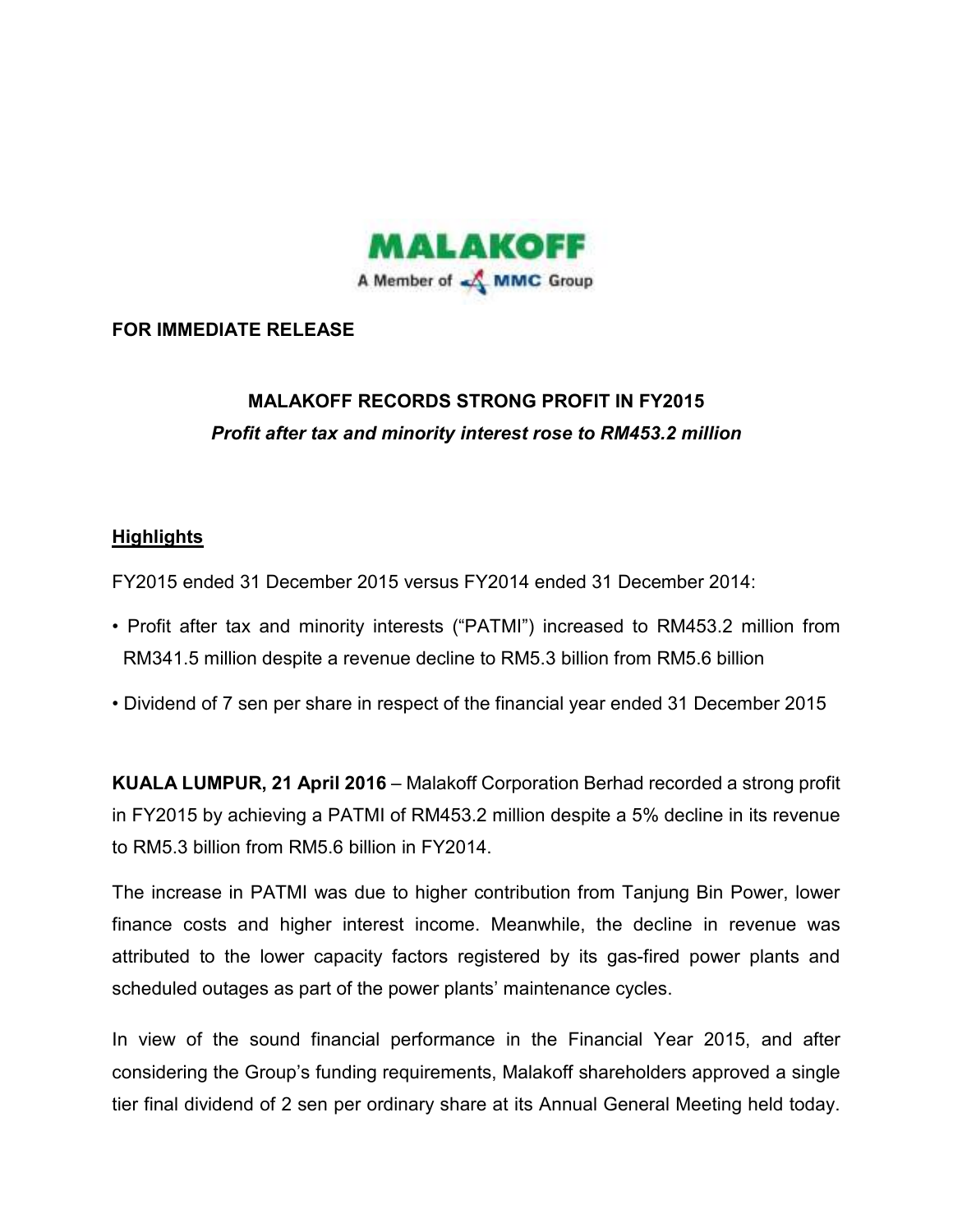Therefore, for FY2015, the total dividend payout is 7 sen per share, representing a dividend payout equivalent to 77% of its PATMI or RM350 million.

In terms of shareholder value creation, the Group's basic earnings per share ("EPS") grew 4.9% to 10.00 sen in comparison to EPS of 9.53 sen in FY2014. On the other hand, the Group achieved a Return on Equity ("ROE") of 7.81% during the same period.

Malakoff's key achievements in FY2015 were:

- The listing of Malakoff on the Main Market of Bursa Malaysia Securities Berhad on 15 May 2015; and
- The three-year extension of Port Dickson Power's Power Purchase Agreement ("PPA") with Tenaga Nasional Berhad ("TNB") in December 2015. The extension is expected to contribute positively to the earnings of Malakoff.

Malakoff's Chairman, Tan Sri Dato' Seri Syed Anwar Jamalullail said, "Moving forward, the Company aims to increase its effective power generation capacity to 10,000 MW and water production capacity to 667,200 m3/day by 2020."

- End –

## **ABOUT MALAKOFF CORPORATION BERHAD**

Malakoff is an independent Water and Power Producer ("IWPP") with core focus on power generation, water desalination and operation & maintenance services. In Malaysia, Malakoff is the largest IPP with a net generating capacity of 6,346 MW from its seven power plants.